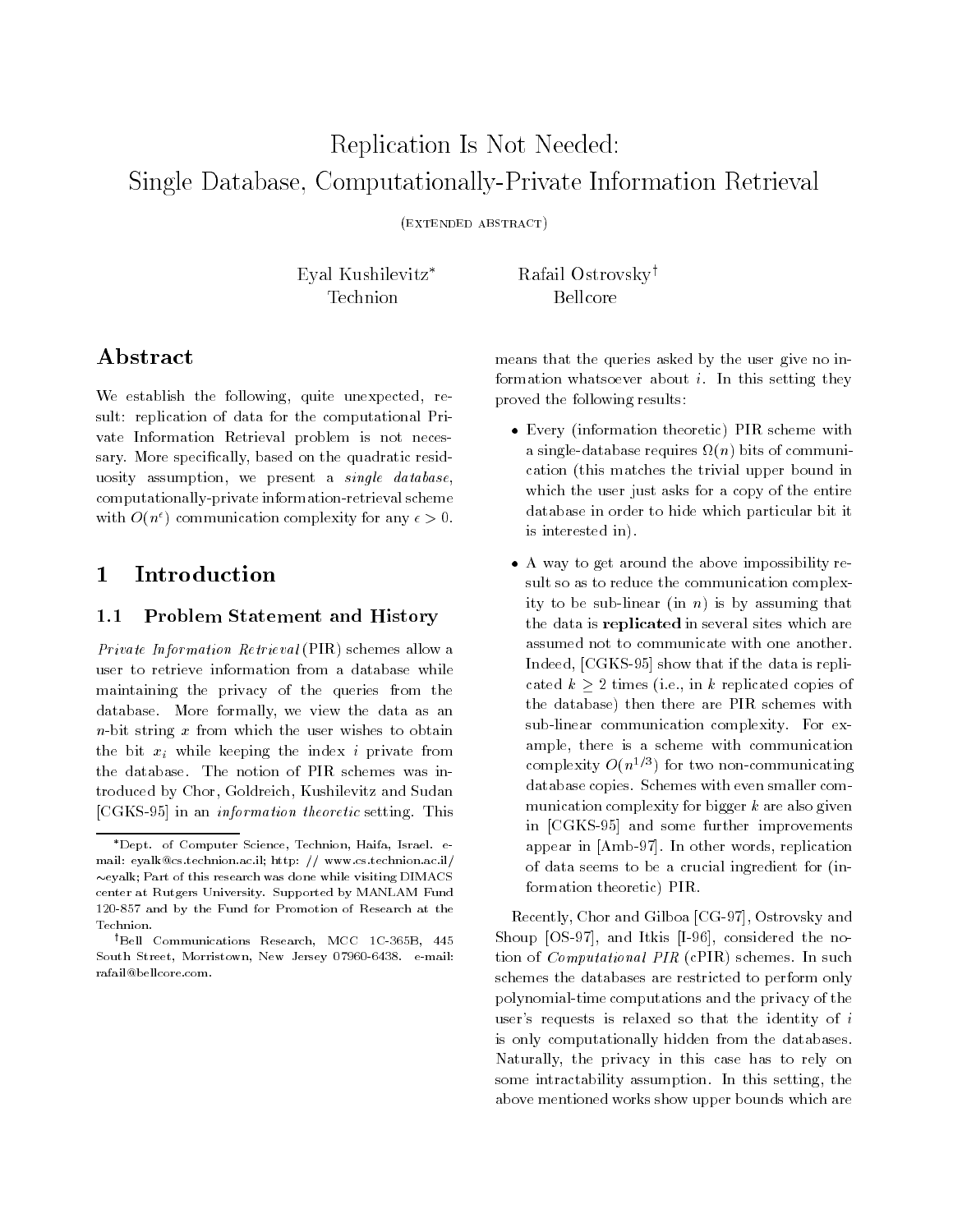much better than what is known for (information theoretic) PIR schemes. For example, in [CG-97] it is shown, based on the existence of one-way functions, $<sup>1</sup>$ </sup> that for every  $0 < c < 1$  there is a cPIR scheme for  $k = 2$  databases with communication complexity  $O(n^c)$ . Again, all known cPIR schemes (as is the case with all PIR schemes) assume that the data is represented in several databases, that do not communicate

In this paper, we consider the following question:

Is the assumption of having several noncommunicating databases required for cPIR schemes as well ?

#### $1.2$ Our Main Result

Surprisingly, we show that in the computational setting one can get rid of the assumption about the replication of data which is in the heart of all previous (PIR and cPIR) solutions. More precisely, we prove the following:

MAIN THEOREM (Informal Statement) For every  $c > 0$  there exists a single-database cPIR scheme with communication complexity  $O(n^c)$ , assuming the hardness of deciding quadratic residuosity.

Moreover, our scheme has the following additional properties:

- 1. The data is stored in the database in its plain form (i.e. the string  $x$  itself). Hence there is no need in pre-processing, storing auxiliary information, or coordination between different users. (In particular this allows at the same time retrieving information which do not require privacy and hence has a smaller communication complexity cost.)
- 2. The scheme is a single-round query-answer protocol (as opposed to multi-round protocols), which is the common communication pattern in the context of databases.

These additional properties are also shared by [CGKS-95, Amb-97, CG-97] whereas [OS-97, I-96] are multi-round schemes that use a special representation for the data.

Ostrovsky and Shoup [OS-97] consider the question of private writing into the database, both in the information-theoretic and computational setting, provided that there are several non-communicating sites. Note that in the single-database model (i.e. without replication) if the data is stored in its plain form then private writing is impossible (since the database can easily observe the changes in  $x$ ).

On the other hand, if the data is stored in a single database and is encrypted, with a key that is held by the user (secretly from the database), then the model becomes the oblivious RAM model [G-87, Ost-90, GO-96]. (For more detailed discussion see [OS-97]). We point out however that there are some major differences between the two models; hence, transforming any of the oblivious RAM solutions into a cPIR scheme yields schemes that do not satisfy the above-mentioned features of PIR schemes. That is, in the oblivious RAM solutions the data is stored in a special encrypted form; it requires a pre-processing initialization step (for encrypting the data); it requires the user (the "cpu" in the terminology of RAM) to keep some state information (in particular the encryption key); and finally if there are several users it requires them to coordinate their acts so that each of them will have access to the encryption key and still this key must be hidden from the database. If the database obtains this key (e.g., by pretending to be a user) the privacy is lost. Thus, the oblivious RAM techniques do not provide a solution to the single-database computational PIR problem.

Finally, let us mention that the quadratic residuosity assumption (QRA) is a widely used assumption in cryptography. Starting from the pioneering work of Goldwasser and Micali [GM-84] and later in numerous other papers; for example, see [BBS-86, BC-86, BDMP-91].2 It remains an important open problem to find a single database efficient cPIR scheme that relies on weaker intractability as-

 $1$ A one-way function is a function that can be efficiently computed but cannot be inverted in polynomial time. One could make stronger assumptions, e.g., the existence of a function that cannot be inverted in time  $2^{\sqrt{n}}$ , and introduce a corresponding security parameter. We will do it later in the technical part of this paper but for simplicity we will avoid doing it in the introduction. In fact, the exact security of all cPIR schemes can be analyzed, similar to the approach taken in [L-96].

<sup>2</sup>To the best of our knowledge, the fastest known algorithm for deciding the quadratic residuosity modulo  $N$  problem is to first factor  $N$  (and then the problem is easy). The best algorithm for factoring known to-date runs in (heuristic) time  $e^{\mathrm{O}(N^{-1-\epsilon})}$  (for further details see an excellent survey by Odlyzko  $-$ [Odl-95]).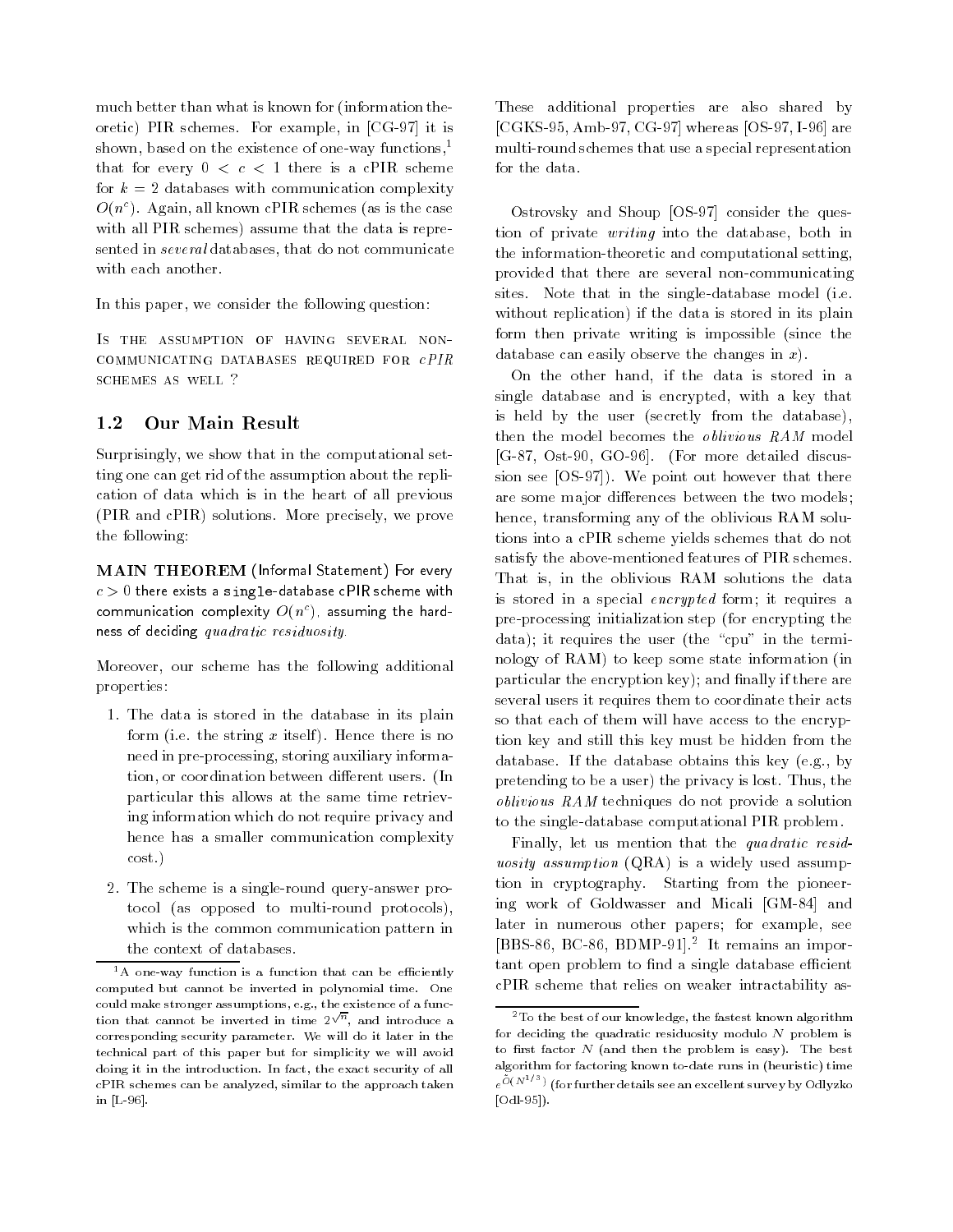sumptions.

Organization: In Section 2 we provide some necessary definitions. Section 3 includes a simple scheme whose communication complexity is still not as small as guaranteed above. Later in Section 4 we use this simple scheme to construct a more involved scheme with the desired communication complexity. Finally, in Section 5 we show several extensions and generalizations of our result.

## 2 Preliminaries

In this section we give some definitions and facts that are used in this paper. In Section 2.1 we include some facts from number-theory and state the quadratic residuosity assumption, and in Section 2.2 we define computational PIR. We provide formal definitions of this notion which are essential for later providing a rigorous proof of privacy for our schemes. (The reader may prefer to read first the description of the schemes (Sections 3 and 4) and return to the definitions before reading the proofs of privacy.)

#### 2.1 Quadratic Residuosity Assumption

We shall use in this work the intractability of the Quadratic Residuosity problem. This problem was first used in a cryptographic setting by Goldwasser and Micali [GM-84], and since then has found many other (cryptographic) applications.3 Below we recall this problem. (The reader is referred, for example, to [BS-96] for a good reference on number theory and to [M-90] for a reference on the quadratic residuosity problem.)

Let  $N$  be a natural number. Define

$$
Z_N^* = \{x | 1 \le x \le N, \gcd(N, x) = 1\}.
$$

The quadratic residuosity predicate is defined as follows:  $Q_N(y) = 0$  if  $\exists w \in Z_N^*$  such that  $w^2 =$ y mod N and  $Q_N(y) = 1$  otherwise. We say that y is QR (quadratic residue) mod N if  $Q_N(y) = 0$  (i.e. y is a "square") and we say that y is a QNR (quadratic non-residue) if  $Q_N(y) = 1$  (i.e., y is a "non-square"). The problem is considered "hardest" when  $N$  is a

product of two distinct primes of equal length  $k/2$ ; thus the "hard set" (indexed by  $k$ ) is

 $H_k = \{N|N = p_1 \cdot p_2 \text{ where } p_1, p_2 \text{ are } k/2 \text{-}bit \text{ primes}\}$ 

If the factorization of  $N \in H_k$  is known, computing  $Q_N(y)$  can be done in  $O(|N|^3)$  time. Let  $(\frac{y}{N})$ denote the Jacobi symbol. Recall that for all N (i.e., even for  $N \in H_k$ ) the value of  $(\frac{y}{N})$  ca computed in time polynomial in  $|N|$  even without knowing the factorization of N. For  $N \in H_k$ , if  $\left( y \right)$  $\sim$  1 then y is always a QNR while among a QNR while among a QNR while among a  $\sim$ the y's such that  $\left(\frac{y}{N}\right)$  =  $\sim$  1 exactly denote the equations of  $\sim$ and half are  $\mathcal{N}$  are  $\mathcal{N}$  are  $\mathcal{N}$  are consider only  $\mathcal{N}$  are consider only  $\mathcal{N}$ and only y's such that  $(\frac{y}{N})$  = = +1. Thus, dene  $Z_N^{+1} \triangleq \{ y \in Z_N^* | (\frac{y}{N}) =$ ) = 1. For any  $x, y$  in  $Z_N^{+1}$ their product  $\mathcal{N}$  is a quantum independent one of the mixture of them is a  $\mathcal{N}$ a QNR; that is,  $Q_N(xy) = Q_N(x) \oplus Q_N(y)$ . Finally, note that to pick a random QR in  $Z_{N}^{++}$  we just need to pick a random  $r\in\mathcal{L}_N^\times$  and compute  $r^*$  (for doing this one clearly does not need to know the factorization of  $N$ ).

We are now ready to state the Quadratic Residuosity Assumption, $<sup>4</sup>$  which informally states that there</sup> is no family of polynomial-size circuits for computing the predicate  $Q_N(y)$  that can do significantly better than "guessing". Formally,

Quadratic Residuosity Assumption (QRA): For every constant  $c$ , and every family of polynomialsize circuits  $C_k(\cdot, \cdot)$  there exists an integer  $K$  such that for all  $k>K$ 

$$
\mathbf{Prob}_{N \in_R H_{k \; ; \; y \in_R Z_N^{+1}}} (C_k(N, y) = Q_N(y)) < \frac{1}{2} + \frac{1}{k^c} \;,
$$

where  $N\,\in_R\,H_k;\,\,y\in_R Z_N^+$  denotes the experiment of rst drawing two k=2-bit primes p1; p2 and compute N = p1 p2, and then drawing <sup>y</sup> uniformly at random from  $Z_{N}^{++}$  . The  $\sim$ 

In [GM-84] it is shown that the quadratic residuosity problem is random self-reducible, and that even given polynomially many (in  $|N|$ ) quadratic nonresidues  $y_1, \ldots, y_{poly(|N|)}$  it is still as difficult to compute  $Q_N(x)$  as without y's.

<sup>3</sup>The problem was originally considered (as one of the four main arithmetic problems) by Gauss [G-01].

<sup>4</sup>This is a non-uniform version of the assumption. A uniform version (which is a weaker assumption) refers to algorithms instead of families of circuits. We will provide the details of the uniform definition in the full version of this paper.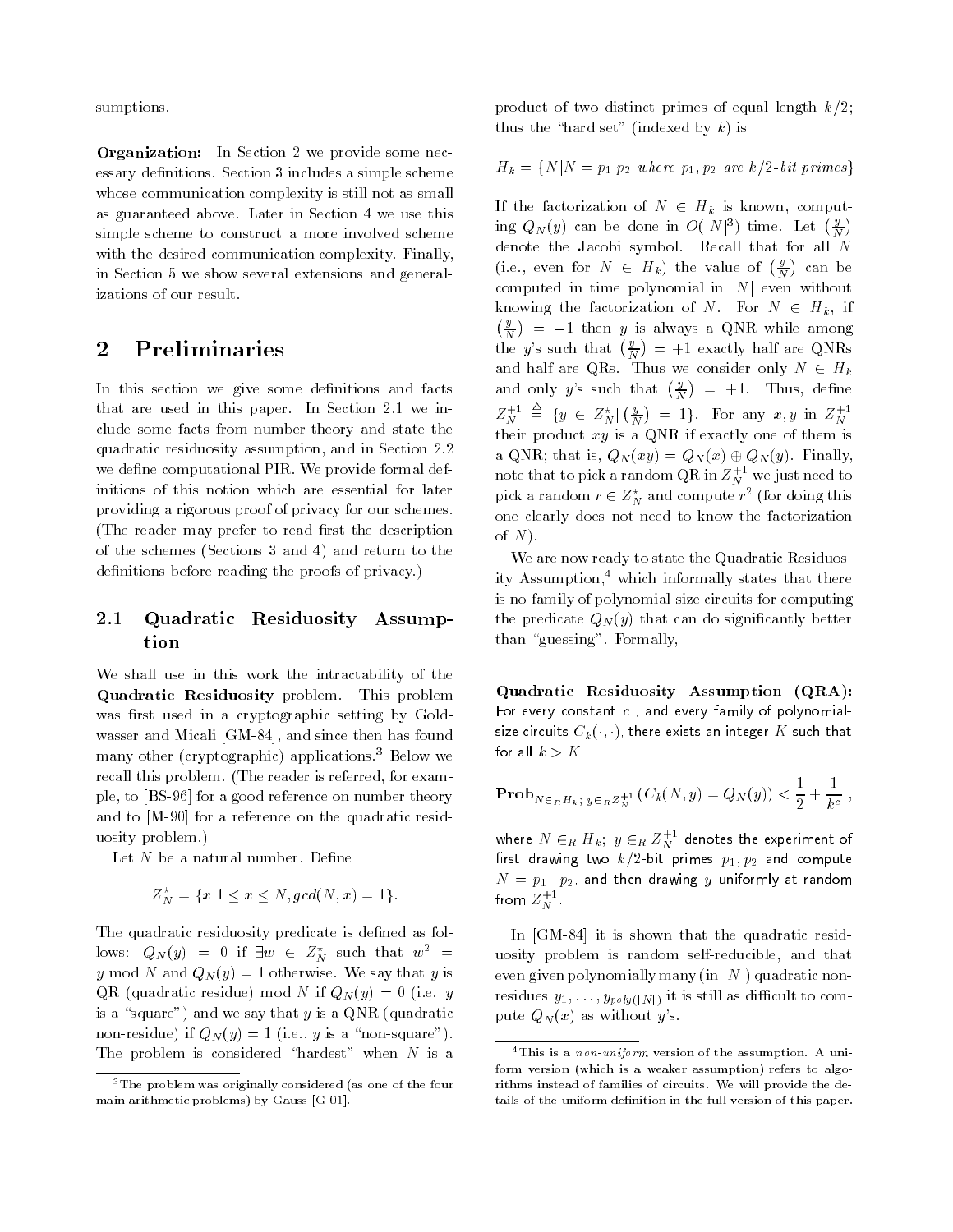#### $2.2$ Computational PIR

We are now ready to define a single database computational PIR. We shall follow similar definitions from [CG-97, OS-97] and use the terminology of interactive Turing Machines [GMR-85]. A computational PIR scheme is a protocol for two players, a user  $\mathcal U$ and a database  $\mathcal{DB}$ , which are limited to probabilistic polynomial-time computations. They are formally defined as follows:

- The "database",  $\mathcal{DB}$ , is a probabilistic polynomial-time interactive Turing machine with a read-only *input* tape, a read-only *random* tape, a work-tape, a write-only output tape and two communication-tapes: a write-only communication tape for sending massages to  $U$  and a read-only communication tape for receiving messages from  $\mathcal U$ .
- The "user",  $U$ , is a probabilistic polynomial-time interactive Turing machine with a read-only input tape, a read-only random tape, a work tape, a write-only output tape and two communication tapes: a write-only communication tape to send messages to  $\mathcal{DB}$  and a read-only communication tape to read messaged from DB.

A computational PIR (cPIR) protocol allows the user to "read" (i.e., retrieve) a bit  $x_i$  from the database string  $x$ . Formally, the database,  $\mathcal{DB}$ , is given on its input tape a security parameter,  $1^{\circ}$ , and an  $n$ bit input string x. The user,  $\mathcal{U}$ , has on its input tape the same (as  $\mathcal{DB}$ ) security parameter  $1^k$  and an instruction "read(i)" where  $1 \le i \le n$ . The scheme proceeds as follows:

- 1. The user,  $U$ , performs a polynomial time computation (utilizing its input tape, its random tape and its work tape) and then writes a single message ("query")  $q(i)$  on its write-only communication tape (i.e., it sends  $q(i)$  to the database).
- 2. The database reads its read-only communication tape (to get the query  $q(i)$  from the user), performs a polynomial time computation (utilizing his input tape its work tape and its random tape) and then writes a single message (an "answer")  $a(x, q(i))$  on its write-only communication tape.
- 3. The user reads the "answer"  $a(x; q(i))$  sent by the database.<sup>5</sup> Then,  $U$  performs a polynomial-

time computation using the  $\mathcal{DB}$  answer and its work tape (which contains information stored from Step 1). At the end of this computation U outputs a single bit on its output tape (which should be  $x_i$ ).

The communication complexity of the cPIR problem is measured as a function of  $n$  (the length of the data string  $x$ ) and the security parameter  $k$ . We say that the cPIR protocol has communication complexity  $CC(n, k)$  if for any data string x of length n and security parameter  $k$ , and any request  $i$ , it is always the case that  $|q(i)| + |a(x, q(i))| \leq CC(n, k)$ . A cPIR scheme must satisfy both correctness and privacy constraints:

- Correctness  $-$  For any input length n, and for any *n*-bit input string x given to  $\mathcal{DB}$  (i.e., the content of the database), for any security parameter  $1^k$  and for any user request instruction "read(i)", the output of U must be  $x_i$ .
- $\bullet$  Privacy Informally, computational privacy means that the database cannot distinguish, with non-negligible probability, the difference between any two distributions of requests  $q(i)$ and  $q(j)$ . Formally, for all constants c, for all database length n, for any two  $1 \leq i, j \leq n$ , and for all polynomial-size families of circuits  $C_k(\cdot)$ there exists an integer K such that for all  $k > K$

$$
\begin{aligned}\n| \quad & \left[ \mathbf{Prob}_{coins-of-U}(C_k(q(i)) = 1) \right] \\
& \quad - \quad \left[ \mathbf{Prob}_{coins-of-U}(C_k(q(j)) = 1) \right] \\
& \quad \times \frac{1}{(\max(k, n))^c} \stackrel{\Delta}{=} \epsilon(k, n)\n\end{aligned}
$$

(in our context usually  $\kappa \ll n$ ; e.g.,  $\kappa = n^{-}$  for some  $0 < \alpha < 1$ .)

REMARKS: Notice, again, that the above definition is *non-uniform*.<sup>6</sup> Additionally, note that our definition of computational privacy, as in  $[CG-97,$ OS-97], is defined in terms of indistinguishability of

 $5A$  more general definition may allow a more involved interactive protocol between  $U$  and  $\mathcal{DB}$ , consisting of polynomial

 $(in k and n)$  number of rounds, where each "round" consists of a single message sent from  $U$  to  $\overline{DB}$  and a single message back to  $U$ . However, since all our protocols are single-round protocols, we shall use this simpler formulation.

 $6$ We postpone the uniform definitions until the full version of the paper, but remark that all our results can be extended to the uniform model as well.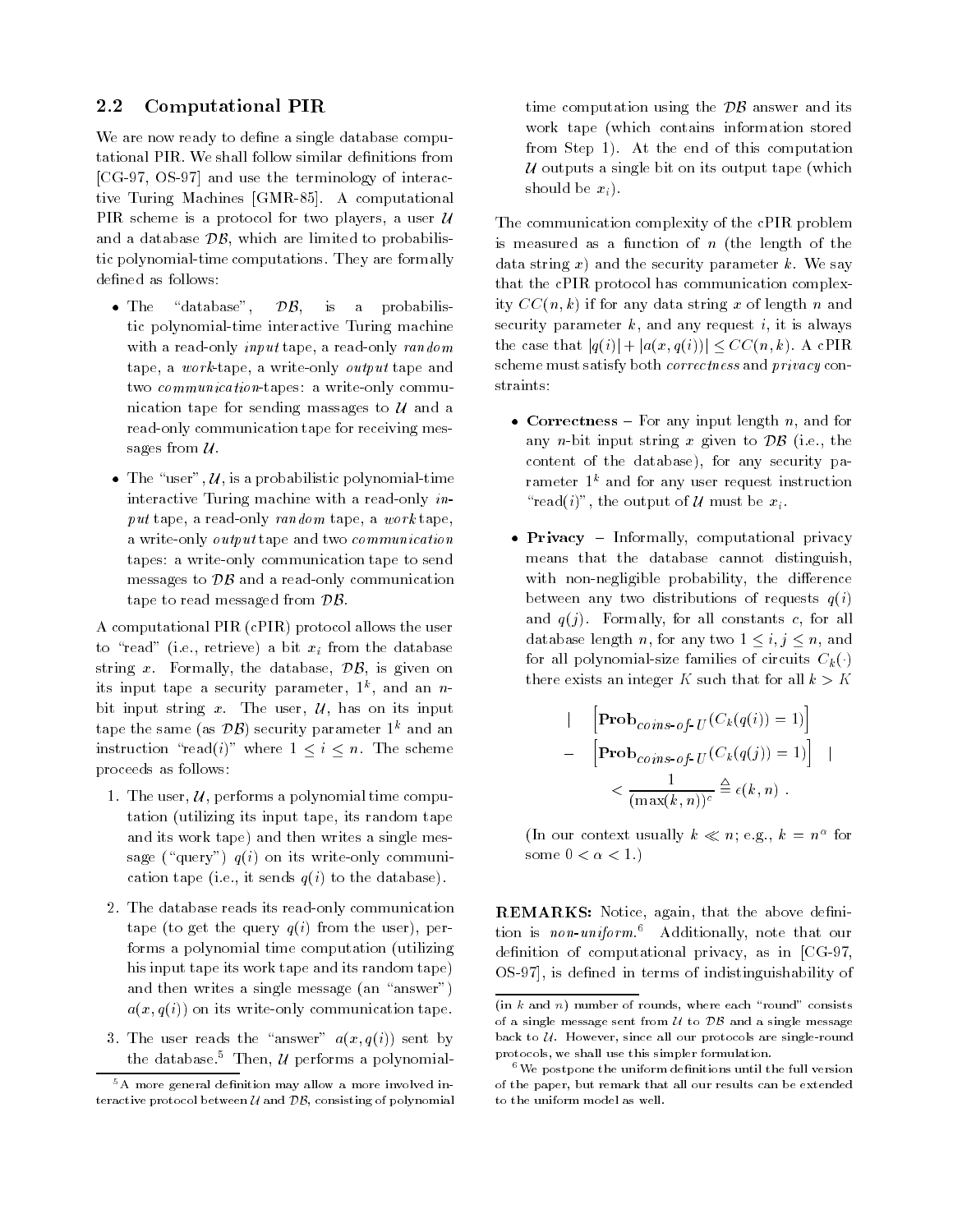user's requests. A computationally equivalent definition could consider indistinguishability of two sequences of requests; i.e., where the user has a sequence  $i_1, \ldots, i_t$  of indices it wishes to retrieve from x. In addition, as in the case of \probabilistic encryption", we can also define computational privacy in terms of "semantic privacy" (see [GM-84]), where, informally, se mantic privacy means that whatever a polynomiallybounded adversary A can compute from the queries sequence, it can compute without it. As with probabilistic encryption, one can show that computational privacy in terms of indistinguishability implies se mantic privacy as well.

### 3 The Basic Scheme

In this section we present a single database cPIR scheme whose communication complexity is  $O(n^{0.5+\epsilon})$ , for any  $\epsilon > 0$ . This is not as low as promised in our main theorem, but note that it is already better thank the in-pity formed bound for the information theoretic case [CGKS-95]. In the next section we will use this scheme as a starting point for our more efficient schemes.

For describing our basic scheme we view the database x as a s - t matrix of bits, denoted M. The s - t matrix of bits, denoted M. The s - t matrix of bits, user, is interested in retrieving privately the bit  $x_i$  of the database which is the  $(a, b)$  entry of the matrix M. The basic scheme works as follows:

- 1. The user starts by picking at random a  $k$ -bit number 1 2 Hk (i.e., i.e., picket at random two two  $k/2$ -bit primes and multiplies them). The user sends to data (but keeps its factorization se cret).
- 2. The user chooses uniformly at random  $t$  numbers  $y_1,\ldots,y_t\in Z_N^+$  such that  $y_b$  is a QNR and  $y_j$  , for  $j \neq b$ , is a QR. It sends these t numbers to  $\mathcal{DB}$  (total of t k bits).
- 3. The database,  $\mathcal{DB}$ , computes for every row r a number  $z_r \in \mathbb{Z}_N^{\star}$  as follows: It first computes (in  $Z_N^{\star}$ )

$$
w_{r,j} = \begin{cases} y_j^2 & \text{if } M_{r,j} = 0\\ y_j & \text{if } M_{r,j} = 1 \end{cases}
$$

and then it computes

$$
z_r = \prod_{j=1}^t w_{r,j}.
$$

The observation here is that if  $j \neq b$  then  $W_{r,j}$ is always a QR, while if  $j = b$  then  $W_{r,j}$  is QR iff  $M_{r,j} = 0$  (and it is a QNR otherwise). Therefore,  $z_r$  is a QR iff  $M_{r,b} = 0$  (and it is a QNR otherwise).

- 4. DB sends z1; : : :;zs to the user (total of sk bits).
- 5. The user considers only the number  $z_a$ , corresponding to the row of  $M$  which contains the bit it is interested in. This number is a QR i  $M_{a,b} = 0$  (and it is a QNR otherwise). Since U knows the factorization of the number  $N$  it can efficiently check whether  $z_a$  is a QR and by this retrieve the bit  $M_{a,b}$ .

Correctness: Follows immediately from the description of the scheme.  $\blacksquare$ 

Communication Complexity: The communication in this scheme consists of  $s + t + 1$  k-bit numbers  $(N, y_1, \ldots, y_t, z_1, \ldots, z_s)$ . Pick  $s = t = \sqrt{n}$  and the communication complexity is:

$$
(2\sqrt{n}+1)\cdot k
$$

Therefore, even if we use the weak assumption that the security parameter,  $\kappa$ , equals  $n^{\epsilon}$ , for some constant  $c > 0$ , we get a communication complexity of  $n^{\frac{1}{2}+\epsilon}$ . This is already better than the  $\Omega(n)$  lower bound proved in [CGKS-95] for the single-database case in the information theoretic setting!

**Privacy:** The proof is by contradiction. Suppose, towards a contradiction, that for some indices  $i$  and  $\imath$  the database can distinguish the queries on index  $\imath$  $1$  rom the queries on index  $\imath$  . We will use this assumption to construct a circuit to compute the quadratic residuosity predicate. In our matrix notation we denote  $i = (a, b)$  and  $i = (a, b)$ . Obviously, by the description of the protocol  $b \neq b$  (as otherwise the protocol works in an identical way and there is no way to distinguish). The fact that the database can distinguish these two indices implies that there exists an algorithm (more precisely, a family of polynomialtime circuits),  $B$ , such that if  $B$  gets queries from the distribution of queries generated by the user on index i then  $B$  outputs 1 with some probability  $p$ , while if B gets queries from the distribution generated on index  $\imath$  then  $D$  outputs 1 with probability, say,  $p+\epsilon$ .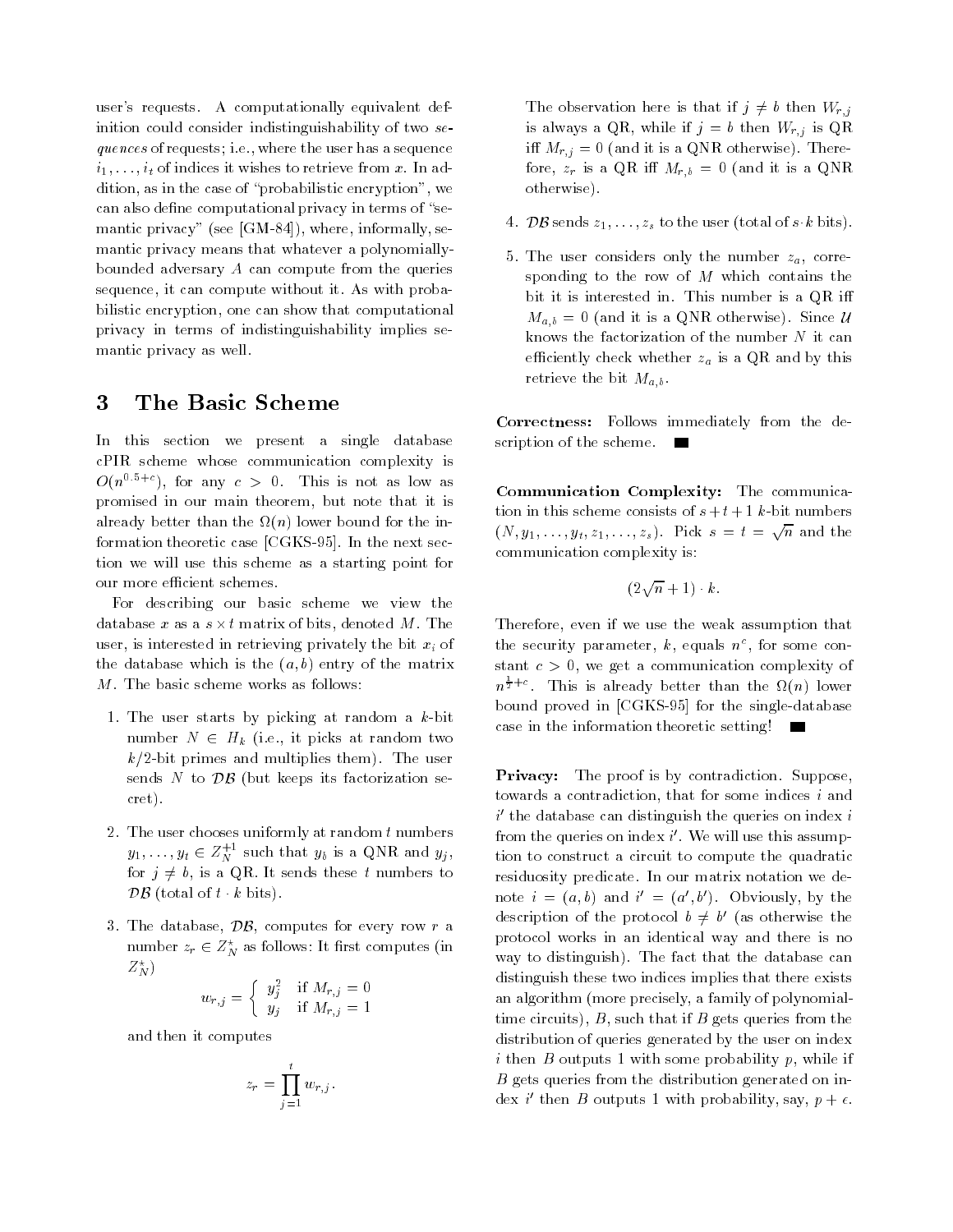By the construction, in the first case the distribution consists of a number N uniformly picked from  $H_k$  and then  $t$  numbers from  $Z_{N}^{++}$  which are all QRs except  $\hspace{0.1mm}$ for the number in position  $b$  which is a QNR. The second distribution is similar except that the QNR is located in position  $\mathit{b}$  .  $\hphantom{b}$ 

We now describe (a circuit) C that, on input  $N, y$ (chosen according to the "hard distribution"; i.e.,  $N \in_R H_k; \; y \in_R Z_N^{++}$  ) computes the quadratic residuosity predicate with probability at least  $1/2 + \epsilon/2$ . The idea is to construct a sequence as expected by the distinguisher B.

- 1. Pick  $t-2$  random QRs and place them in all the positions except b and b 0.
- $\boldsymbol{z}$  . Pick at random one of the positions  $\boldsymbol{\theta}$  or  $\boldsymbol{\theta}$  . Place  $y$  in this position and another random QR in the other.
- 3. Run  $B$  on the above sequence. If the chosen position is  $\theta$  output the same value as  $D$ ; if the chosen position is  $b$  flip  $B$ 's output.

Let us first compute the probability that  $C$  outputs 1 on input  $N, y$  such that y is a QR modulo N. In this case, no matter what position is chosen in Step 2 the input to  $B$  is a sequence of  $t$  random QRs in  $Z_{N}^{++}$  . On such an input there is some probability  $q$ that  $B$  outputs 1. The probability that  $C$  outputs 1 in this case is  $1/2 \cdot q + 1/2 \cdot (1 - q) = 1/2$ . Now we compute the probability that  $C$  outputs 1 on input  $N, y$  such that y is a QNR modulo N. In this case the sequence generated contains a single QNR either in position  $\theta$  or in position  $\theta$  . By the assumptions on  $B$  the probability that  $C$  outputs 1 in this case is  $\frac{1}{2}$  ,  $\frac{1}{2}$  ,  $\frac{1}{2}$  ,  $\frac{1}{2}$  ,  $\frac{1}{2}$  ,  $\frac{1}{2}$  ,  $\frac{1}{2}$  ,  $\frac{1}{2}$  ,  $\frac{1}{2}$  ,  $\frac{1}{2}$  ,  $\frac{1}{2}$  ,  $\frac{1}{2}$  ,  $\frac{1}{2}$  ,  $\frac{1}{2}$  ,  $\frac{1}{2}$  ,  $\frac{1}{2}$  ,  $\frac{1}{2}$  ,  $\frac{1}{2}$  ,  $\frac{1$ this is slightly different than what we need (since on a QR we are supposed to output 1 with probability less than  $1/2$ ). This is easily solved by adding a first step in which with probability  $\epsilon/4$  we output 0 and stop. **The State** 

To conclude, we have just proved the following theorem:

**Theorem 1:** Under the QRA, for every  $c > 0$ , there exists a cPIR scheme with communication complexity  $O(n^{0.5+\epsilon}).$ 

#### The Recursive Scheme 4

In this section we define a more complicated computational-PIR scheme, with lower communication complexity. We emphasize that the new (recursive) scheme, can still be implemented in a single round (that is, the user sends a query, gets an answer, and retrieve from it the desired bit).

The main observation is as follows: consider Step 4 of the basic scheme. In this step the user sends  $s$   $k$ bit numbers  $z_1, \ldots, z_s$  to the user. The user is only interested in one of these numbers,  $z_a$ , however it cannot tell this information (the index a) to  $\mathcal{DB}$  as this will violate the privacy constraint. It is therefore natural to view these  $k$  numbers as a  $s \cdot k$  bit string and let the user and database use a cPIR scheme, so that the user will get the  $k$  bits of this string which are of interest for him. More formally, denote by  $S_1$ the basic scheme defined above. Now, the scheme  $S_{\ell}$ , is recursively defined as follows. Denote by  $n_{\ell}$ the number of bits we have when executing  $S_\ell$  (on the top level, denoted L, we have  $n_L = n$ ). Let  $t_\ell$ be the number of columns in the matrix used by the scheme Song to represent the string (and string the string term in the string term in the string term in the s We obtain  $S_\ell$  by replacing Step 4 of the basic scheme by:

 $4^{\circ}$ . U and DB execute  $\kappa$  times the scheme  $\mathcal{S}_{\ell-1}$ . In each of these executions the user gets one of the bits of  $z_a$  out of a string of length  $n_{\ell-1} = k \cdot s_\ell$ held by the database. After these  $k$  executions, the user has the number  $z_a$  that allows him reconstructing the desired bit, as in Step 5 of the basic scheme.

Note that although the string from which we retrieve bits becomes smaller in the recursion, we still need to use the same security parameter  $1^k$  given as an input (typically, k will be chosen as a function of  $n$ , the size of the original database). On the other hand, Step 1 can be executed only once, and we can use the same N in all levels of the recursion.

The next step is to observe that this new version of Step 4 can be further improved. This is because when applying k times the scheme  $\mathcal{S}_{\ell-1}$  for retrieving the number  $z_a$  out of the information held by  $\mathcal{DB}$ it is clear that in the first use of  $S_{\ell-1}$  the user will retrieve the most significant bit of  $z_a$ , in the second use of  $S_{\ell-1}$  it will retrieve the second most significant bit of  $z_a$  and so on. Hence in each of these executions the database can be smaller in a factor of  $k$ . Thus we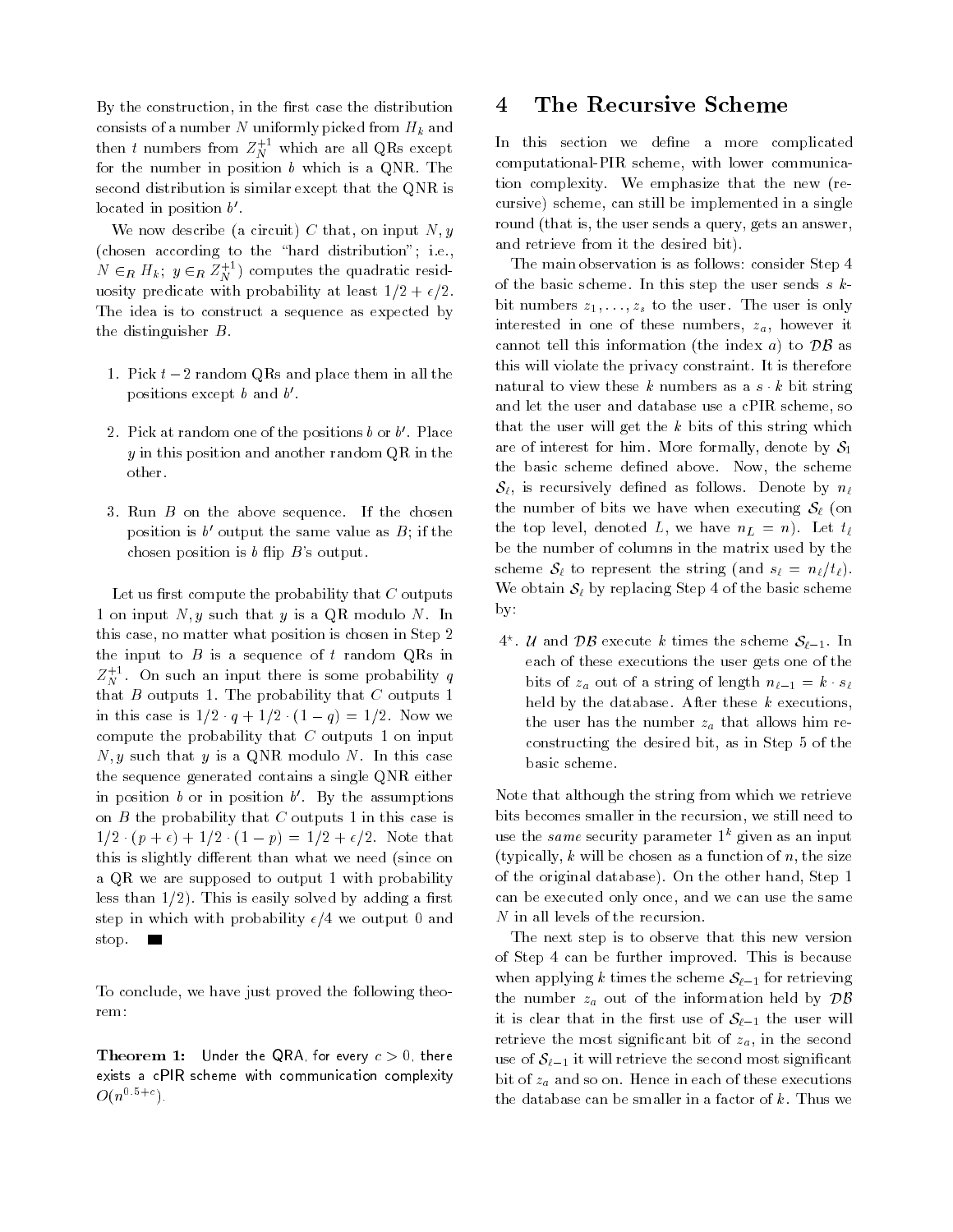get:

 $4^{\circ\circ}$ . *U* and *DB* execute *k* times the scheme  $S_{\ell-1}$ . In the  $d$ -th execution the user gets the  $d$ -th most significant bit of  $z_a$  out of a string of length  $n_{\ell-1} = s_{\ell}$  held by the database (that contains the d-th bit of each of  $z_1, \ldots, z_{s_\ell}$ ). After these k executions, the user has the number  $z_a$  that allows him reconstructing the desired bit, as in Step 5 of the basic scheme.

Finally, if we look at any level  $j$  of the recursive scheme, then in all executions of  $S_j$  we are interested in the same index of the strings from which we retrieve (this index depends on  $i$ , the index of  $x$ retrieved in the upper level of the scheme, and on  $j$ . Therefore we also make the following modification:

• For each level j of the recursion,  $U$  sends a single query (consisting of  $t_i$  numbers). This query serves in all invocations of  $S_i$  as the message of Step 2 of the scheme.

Correctness: Follows immediately from the description of the scheme.  $\blacksquare$ 

Communication Complexity: First, we choose, for every  $\ell$ , the same value  $t_{\ell} = n^{1/(L+1)}$  as our parameter. This implies, that if on the top level we use the scheme  $S_L$  on the database of size  $n_L = n$  then by induction (on  $\ell = L, L - 1, \ldots, 1$ ):

$$
n_\ell = n^{\frac{\ell+1}{L+1}}.
$$

Next, if we look at the recursion and "open" it then we observe that, in the upper level,  $\mathcal U$  sends a query to  $\mathcal{DB}$  which prepares k strings based on this query (but does not send any bit); then, in the next level,  $\mathcal U$  again sends a query, based on it  $\mathcal{DB}$  prepares from each string it had  $k$  new strings (all together  $k^{\ast}$  strings)  $$ and so on. Finally in the last level of the recursion the user again sends a query based on which the database prepares  $k$  new strings for each string it  $\max$  in the previous level (all together  $\kappa$  –strings of – length  $n^{1/(L+1)}$ ). With this view we already see that even the recursive scheme can be implemented as a single query-answer round scheme. It is also quite simple now to analyze the communication complexity: for each of the L levels of the recursion the user sends  $n^{1/(L+1)}$  numbers of k bits each. The database replies only in the last level when it has to send  $k^L$ 

strings of length  $n^{1/(L+1)}$ . All together, the communication complexity is

$$
n^{1/(L+1)} \cdot (k^L + L \cdot k).
$$

If we use, the scheme  $S_L$  for  $L = O(\sqrt{\log n/\log k})$ (this value of L makes  $n^{\frac{1}{L+1}}$  and  $k^L$  equal) we get a complexity of  $2^{O(\sqrt{\log n \cdot \log k})}$ . For example, if  $k = n^c$ we get complexity of  $n^{O(\sqrt{c})}$  and if  $k = \log^c n$  we get complexity<sup>7</sup> of  $2^{O(\sqrt{\log n \log \log n})}$  .

Privacy: The proof is similar to the proof of the basic scheme although it is slightly more delicate. Again, we assume towards a contradiction that there exists a distinguisher which for some  $i$  and  $i$  -can distinguish the distribution of queries  $q(i)$  from the dis $t$ ribution of queries  $q(t)$  with  $\epsilon$  probability. If we " $open"$  the recursion, as is done above, then we observe that the query sent by the user is just a number  $N$  followed by a (fixed-length) sequence of numbers  $z_1, z_2, \ldots, z_\beta$  from  $Z_N^{++}$  (by the above calculations  $\beta = L \cdot n^{1/(2+1)}$ . For an index i denote by  $I_i$ the subset of  $\{1, \ldots, \beta\}$  of all positions that contain  $QNRs$  (by the protocol, for every index i the subset  $I_i$  is fixed and it is independent of the random choices made by the user). Moreover, as in the previous proof, and a must be such that  $I_i \neq I_{i'}$  (as otherwise, if in all steps of the recursion  $\imath$  and  $\imath$  -belong to the same column of the matrix, then by the definition of the protocol the user behaves the same on both  $\imath$  and and they are indistinguishable).

As before, we denote by  $B$  the distinguisher between  $q(i)$  and  $q(i)$ . That is,  $D$  is a circuit such that if  $B$  gets queries from the distribution of queries generated by the user on index  $i$  then  $B$  outputs 1 with some probability  $p$ , while if  $B$  gets queries from the distribution generated on index  $\imath$  , then  $B$  outputs  $1$ with probability, say,  $p + \epsilon$ . We construct a circuit C to compute the quadratic residuosity predicate. C on input  $N, y$  works as follows:

1. Pick at random one of the subsets  $I_i$  or  $I_{i'}$ . In every position not in the chosen set put a random QR from  $Z_N^{++}$  . In every position which in the

 $7$ As mentioned, the currently best known algorithm for solving the quadratic residuosity problem runs in time  $2^{O(N^2/3)}$ . Hence, it might be reasonable to use  $k = \log^c n$ , for sufficiently large constant c, as a security parameter. The standard assumption, that the problem cannot be solved in polynomial time, allows using only  $\kappa = n^2$ , for arbitrarily small constant c.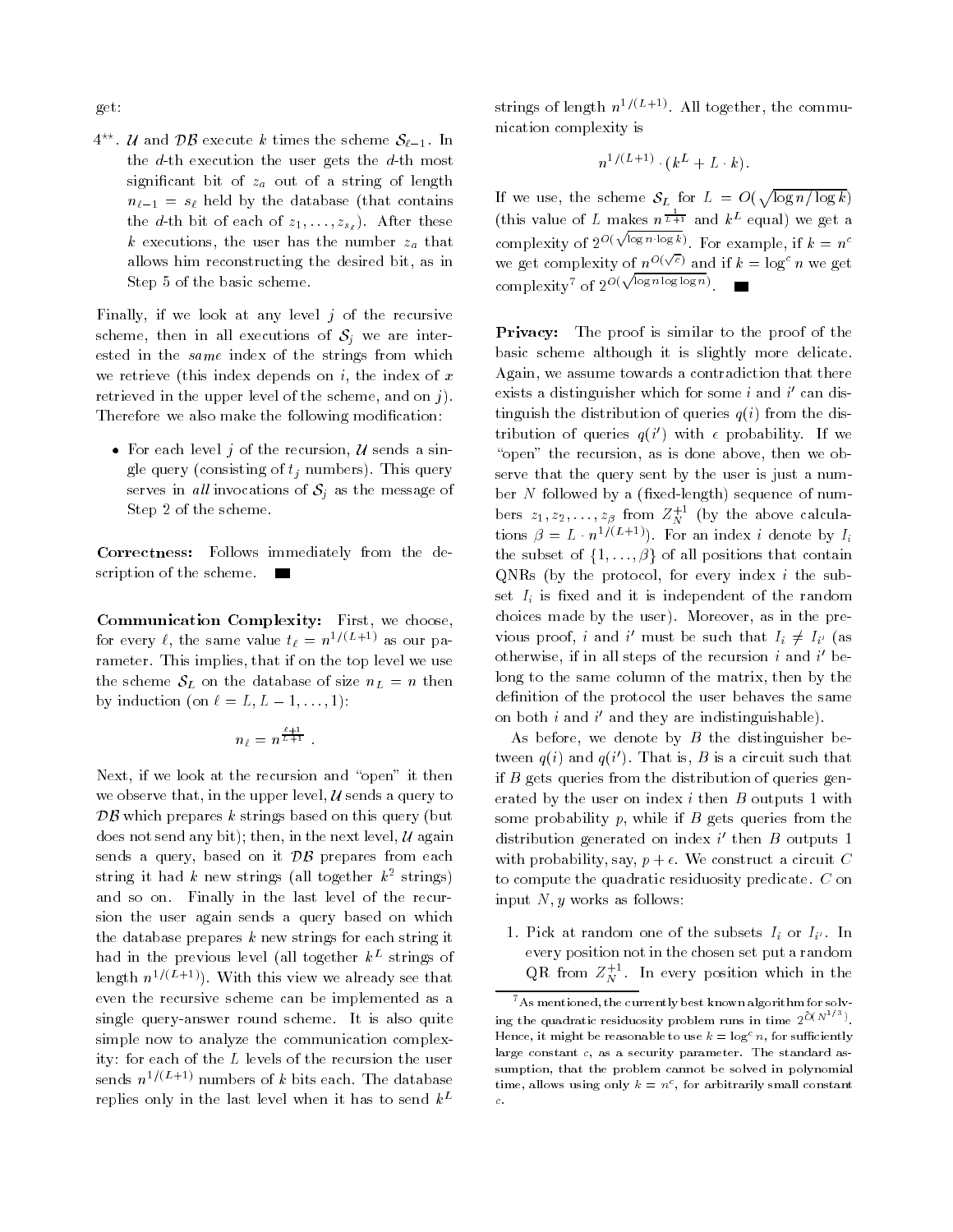chosen set put the product of y and a random QR.

2. Run B on the above sequence. If the chosen set is  $I_{i'}$  output the same value as B; if the chosen position is  $I_i$  flip  $B$ 's output.

The observation is that if  $y$  is a QR then the whole sequence consists of  $\beta$  numbers which are all QRs. On the other hand, if  $y$  is a QNR then the resulted sequence is distributed as are the queries in  $q(i)$  or  $q(i)$ (depending on the choice made at Step 1). With this observation the calculation of probabilities proceeds exactly as in the proof for the basic scheme.

To conclude, we have just proved the following theorem:

**Theorem 2:** Under the QRA, for every  $c > 0$ , there exists a cPIR scheme with communication complexity  $O(n^c)$ .

### 5 5 Extensions and Generalizations

In this section we briefly mention several extensions of the PIR problem (we defer the details to the full version of the paper). In all these extensions PIR schemes (and more specically single-database PIR schemes, as the one provided by the current work) can serve as building blocks for more powerful protocols.

### 5.1 Additional Security for the User

Consider, for example, the site that maintains all the US patents and suppose that some user wishes to read a certain patent without the database getting any information about the identity of the patent that the user retrieves. Such a user can use a PIR scheme for this operation. However, a malicious database operator can mount the following attack to infer whether the user is after the  $j$ -th patent in the database: the database operator can replace the  $j$ -th patent/entry in its database with "garbage" and then, after executing the PIR scheme, see if the user \protests". In this case, the database operator can deduce that the j-th patent was the patent that the user wanted to retrieve.

This experimentation attack can be defeated if the user can obtain a certificate that the database provided wrong information, which can then be used to "sue" the database operator. To this end, the database can sign (using a variety of representationefficient signatures) his messages, which can then be used to prove the database misbehavior in case of unexpected data.

In addition, In case when the database data comes from a trusted third party, the database entries can be augmented, in a natural way, with an authentication mechanism, where the user can read not only the entry but the authentication as well.

Moreover, the database operator can publish (say, in the New-York Times) a root of a commitment tree (based on cryptographic hash-functions), and then the user can retrieve (using PIR schemes), not just an entry, but an entire (logarithmic length) path from the root to the desired entry, where again the database signs all the messages that it sends to the user. Thus, the user gets a communication-efficient certicate that the data is in correspondence with the committed value, or a certicate that the database has either committed to a wrong data or mis-behaved during the protocol execution. Notice that all this can be done in one round.

#### $5.2$ Additional Security for the Database

In a PIR scheme, the database should have no idea which bit (or a sequence of bits) the user retrieves. Yet, if this is a financial enterprise, it also wishes to make sure that the user does not get, say two entries, for the price of one. This question was originally posed by Gertner, Ishai, Kushilevitz and Malkin [GIKM-97] mainly for informationtheoretic PIR (with multiple databases), but the same concern applies in a single database computation setting as well. We remark that in the singledatabase computational-PIR setting we can employ zero-knowledge techniques to handle this problem as well. In particular, our main protocol can be modified in such a way that when the user follows the protocol as prescribed it gets only a single bit, and then the user can prove to the database, in a zero-knowledge fashion that his query is well-formed (e.g., it has the "correct" number of QRs and QNRs etc). The communication complexity of such a protocol is proportional to the original query size plus the communication complexity of a zero-knowledge proof, which is polynomially related to the query size (both for interactive and non-interactive zero-knowledge). Since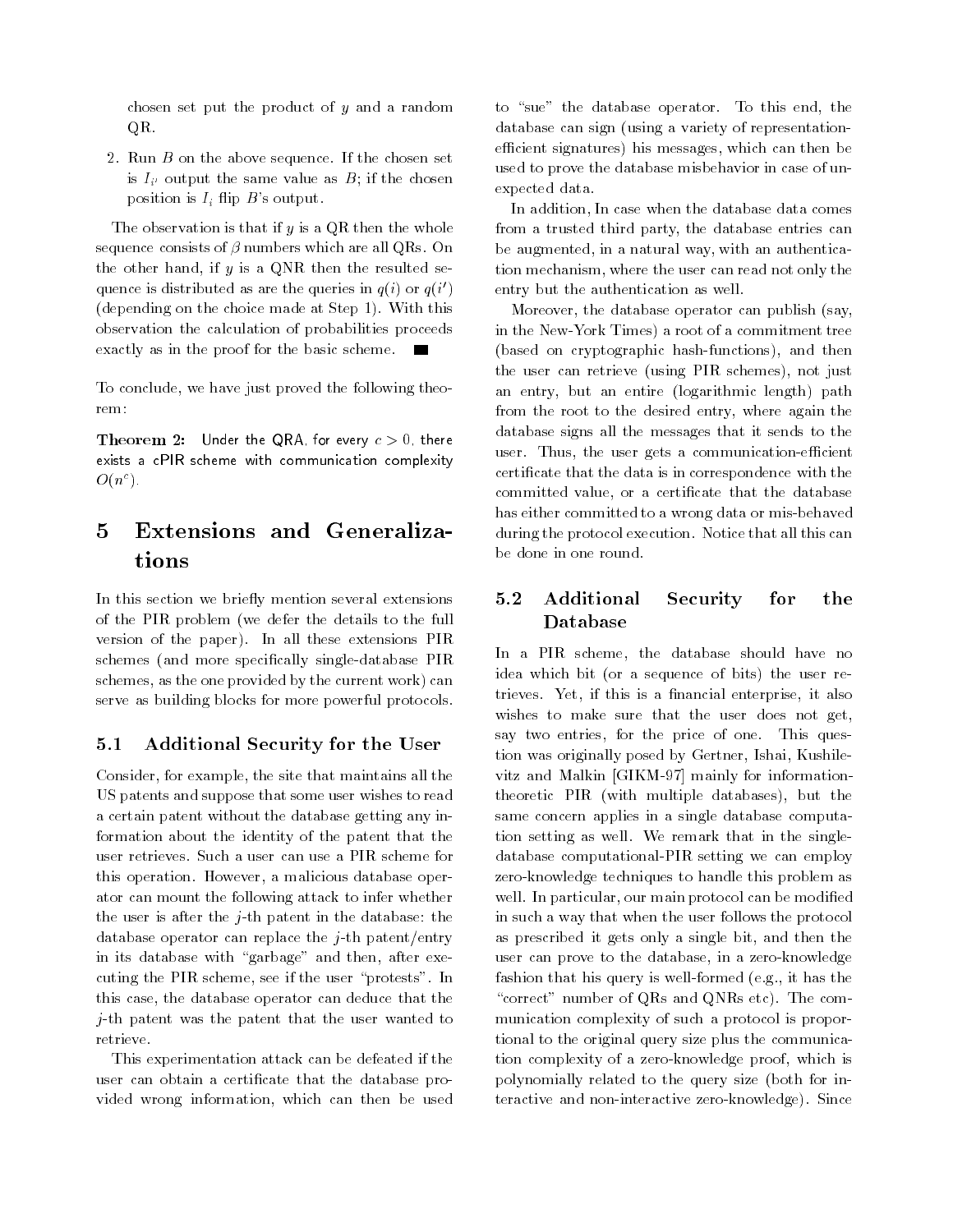our protocol requires  $O(n^{\epsilon})$  bits of communication for arbitrary  $\epsilon > 0$ , the resulting protocol also needs only  $O(n^{\epsilon})$  communication.

### 5.3 Membership Queries

Suppose that the database contains  $n \ell$ -bit "strings" s ; ; : : ; ;  $\mu$  ; ; which distributes some string s and he wishes and  $\mu$ to find an address i such that  $s_i = s$  or to learn that such an address does not exist, without revealing to the database the value of s. This problem is a generalization of the PIR problem because, given  $x$ , the database can create a list of all entries  $j$  such that  $x_j = 1$  (each such entry is a string of length  $\ell = \log n$ ). Then, the user can retrieve the bit  $x_i$  by checking if  $i$  is one of these strings.

This problem can be solved by appropriately combining the use of perfect hash-functions to hash the strings into a hash table in a 1-1 manner and PIR schemes for reading values from this hash-table. In particular, note that the database can choose a hash function h that is 1-1 on the strings  $s_1, \ldots, s_n$  and send its name (which is "short") to the user. Now the strings can be stored indexed by their hash-value, hence reducing the problem to PIR. We remark that this problem, and some extensions of it, was also independently studied and solved (using the same techniques) by Chor, Gilboa and Naor [CGN-97].

### 6 6 Conclusions and Open Problems

We have established that in the computational setting, replication of data is not necessary in order to retrieve, in a private and communicationefficient manner, information from a database. With the additional security for the database (i.e., where the user gets only one bit out of  $n$  bits) the PIR model can be re-formulated as one-out-of-n Oblivious Transfer protocol, a generalization of the well-known one-out-of-two Oblivious Transfer  $\binom{2}{1}$ -OT) primitive [R-81, EGL-85] which plays an important role in cryptographic protocol design. Hence, we hope that our single-database computational PIR will be useful for the design of other cryptographic protocols.

Many problems remain open. How do we reduce the intractability assumptions? Impagliazzo and Rudich [IR-89] show that implementing oblivious transfer based on general one-way functions (i.e.

without trapdoor) is hard to do using black-box reductions. However, we do not know how to achieve communication-efficient cPIR even assuming general one-way trapdoor permutations (while standard  $\binom{2}{1}$ -OT can be implemented based on any trapdoor one way permutations [GMW-87]). How can this be done in cPIR setting? Basing cPIR solutions on other algebraic problems could also be of interest; for example, based on our paper, Man [M-97] shows how to replace the quadratic residuosity problem in our protocol by the shortest lattice vector problem. Can one base it on other algebraic assumptions? Additionally, even assuming that our security parameter is polylogarithmic in n, we only achieve  $2^{O(\sqrt{\log n \log \log n})}$ communication complexity. It seems plausible that, assuming poly-logarithmic security parameter, one can achieve poly-logarithmic communication complexity, but this also remains open.

# Acknowledgments

We are grateful to Silvio Micali for posing to us the question of additional security for the user and to Prabhakar Raghavan for posing the question of membership queries.

We wish to thank the management of Harmon Cove Towers for the availability of the steam room; some good ideas started there.

# References

- [Amb-97] A. AMBAINIS. Upper bound on the communication complexity of private information retrieval. Proc. of 24th ICALP, Springer, Lecture Notes in Computer Science, Vol. 1256, pages 401-407, 1997.
- [BC-86] G. Brassard, and C. Crepeau. Non-Transitive Transfer of Confidence: A Perfect Zero-Knowledge Interactive Protocol for SAT and Beyond. Proc. of 27th FOCS, pp. 188-195, 1986.
- [BS-96] E. BACH, AND J. SHALLIT. Algorithmic Number Theory (Volume 1). MIT Press, 1996.
- [BDMP-91] M. Blum, A. De-Santis, S. Micali, and G. Persiano. Noninteractive Zero-